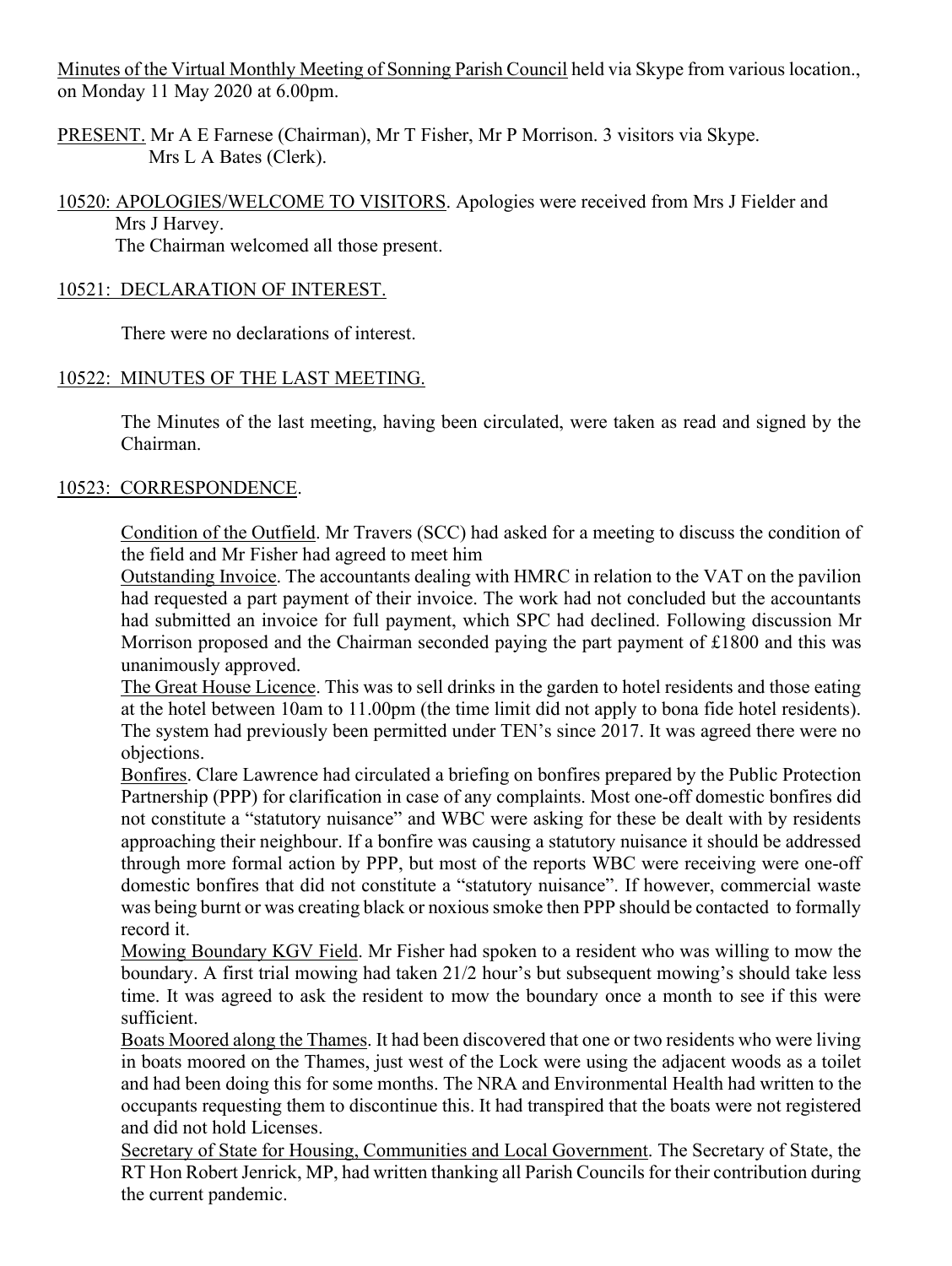### 10524: PLANNING.

Report. The Chairman said that Little Gogs Farm, Holme Park Farm Lane. (193344), 22 Pound Lane (200435) and 2 Hawthorn Way (200452), had been approved.

The following applications were on going). 11 South Drive (200757).: Chyreen (200775).

The following applications had been approved. Little Gogs Farm, Holme Park Farm Lane: 22 Pound Lane (200435): 2 Hawthorn Way (200452).

The following applications had been refused. No refusals.

The following applications had been withdrawn. None.

The following new applications had been received. Star Court, Thames Street, (200747). Full application for the erection of a dwelling and ancillary garage with habitable accommodation to the first floor following demolition of the existing dwelling and garage. 12/05/20 Thatched Cottage, Sonning Lane (200904). Householder application for the proposed erection of a part first floor par two storey side extension plus basement extension, changes to fenestration, erection of new detached triple garage with first floor accommodation and creation of new swimming pool, following demolition of existing garage and greenhouse. 13/05/20

Neighbourhood Plan. This was on hold.

The following applications were discussed in order to agree any comments..

Thatched Cottage (200904). The Chairman said that the existing property was a fine example of a large thatched dwelling, one of only 4 in Sonning, and lovely as it was. The Chairman asked Mr Bailey, the applicant, about the thatching and the new swimming pool. Mr Bailey said that the roof was of Norfolk Reed had to be rethatched as required by his insurance company and the pool was to be reoriented to allow for the extension. Following discussion, it was agreed that there were no objections to the proposal and to recommend approval.

Star Court. (200747) Mr Fisher said that due to the lockdown he hadn't been able to consult neighbours as usual, however a similar application already had approval.

### 10524: PARISHIONERS QUESTIONS.

There were no questions.

#### 10525: FINANCE.

- a) Report. The Clerk had circulated a report, which was noted. Mr Morrison said that the end of year figures showed a break-even situation and a final set of Income and Expenditure accounts would be available shortly.
- b) Payment of Accounts. Mr Morrison proposed and Mr Fisher seconded making the following payments and this was unanimously approved.

| SECTATIVILINE OF ACCOUNTS MARCH H TO 31 MARTIE 201 |     |               |                     |        |      |            |                 |                 |  |  |  |
|----------------------------------------------------|-----|---------------|---------------------|--------|------|------------|-----------------|-----------------|--|--|--|
| Date                                               | Cha | Name          | <b>Service Item</b> | Gross  | VAT  | <b>Net</b> | Committee       | Sub-committee   |  |  |  |
| 03/03/20                                           | 669 | Shadow        | Replace Brazier     | 60.00  | 0.00 | 60.00      | <b>ADMIN</b>    | Misc            |  |  |  |
| 03/03/20                                           | 671 | <b>PHMC</b>   | Hall Hire N Plan    | 36.00  | 0.00 | 36.00      | <b>ADMIN</b>    | Admin N Plan    |  |  |  |
| 03/03/20                                           | 672 | Mr A Farnese  | N Plan refresh      | 294.76 | 0.00 | 294.76     | <b>ADMIN</b>    | N Plan          |  |  |  |
| 20/03.20                                           | DD  | <b>SEC</b>    | St Light Energy     | 133.69 | 6.37 | 127.32     | HIGH &          | St Light Energy |  |  |  |
|                                                    |     |               |                     |        |      |            | <b>LIGHT</b>    |                 |  |  |  |
| 24/03/20                                           | 673 | Veteran Trees | off Donation        | 50.00  | 0.00 | 50.00      | <b>DONATION</b> | Veteran Tree    |  |  |  |
| 24/03/20                                           | 674 | Castle Water  | Square Water        | 28.40  | 0.00 | 28.40      | <b>SPORTS</b>   | Square Water    |  |  |  |
| 27/03/20                                           | 677 | PurcoPrint    | Newsletter          | 65.00  | 0.00 | 65.00      | <b>ADMIN</b>    | Print, Post     |  |  |  |

SPC PAYMENT OF ACCOUNTS MARCH (1 to 31 March '20)